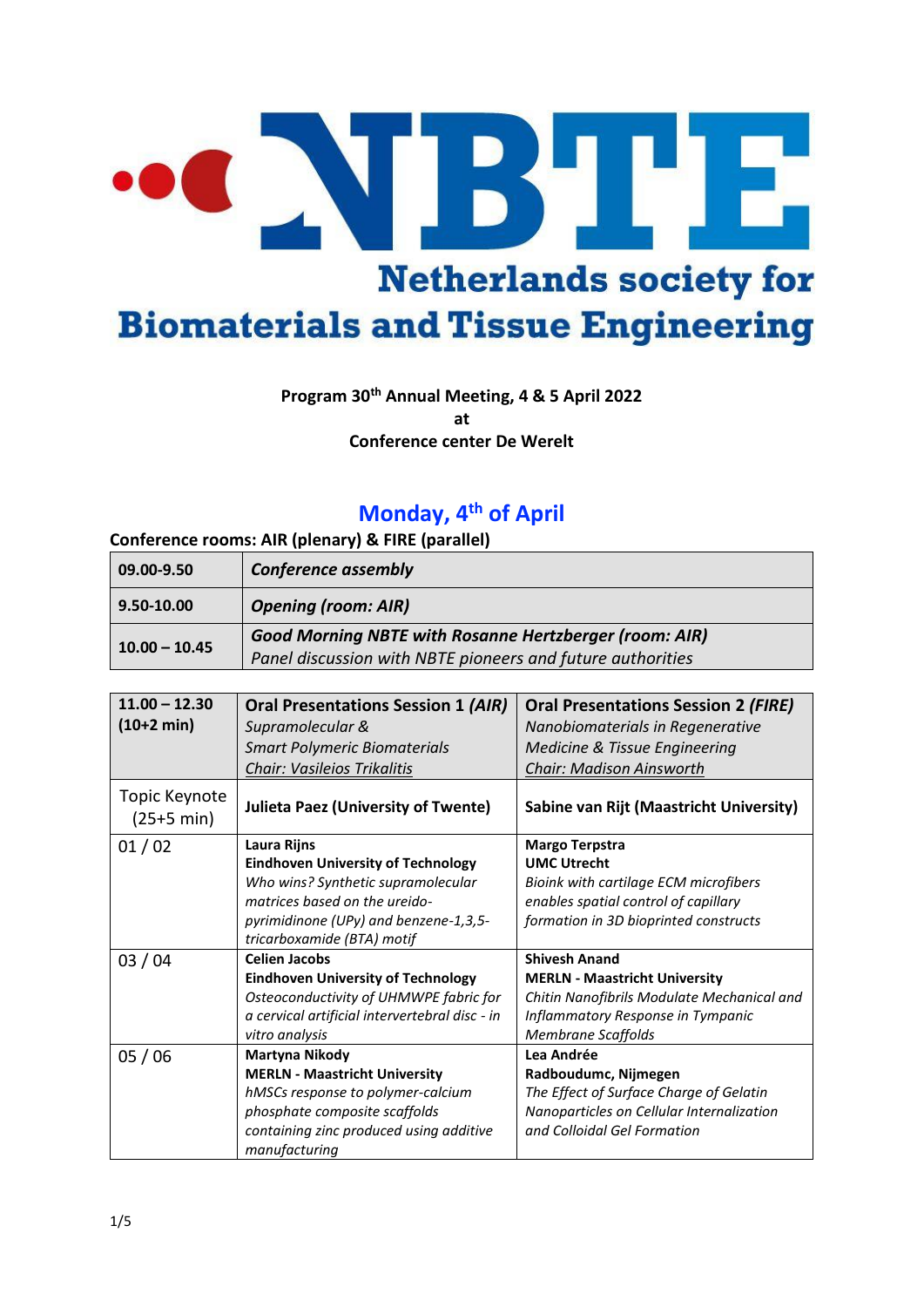| 07/08   | <b>Marjan Hagelaars</b><br><b>Eindhoven University of Technology</b><br>Directing Kidney Tubulogenesis Using<br><b>Tunable Synthetic Matrices</b> | <b>Ke Song</b><br><b>MERLN - Maastricht University</b><br>Poly(lactic acid)Nano-hydroxyapatite<br>Microcomposites for Bottom-Up Engineering<br>of Bone Tissue                                |
|---------|---------------------------------------------------------------------------------------------------------------------------------------------------|----------------------------------------------------------------------------------------------------------------------------------------------------------------------------------------------|
| 09 / 10 | <b>Marc Falandt</b><br><b>Utrecht University</b><br>Development of a thiol-ene gelatin-based<br>bioresin for volumetric bioprinting               | Cansu Karakaya<br><b>Eindhoven University of Technology</b><br>Mechanosensitive Notch Signalling is a<br>Regulator of Strain-Mediated Changes<br>in<br>Vascular Smooth Muscle Cell Phenotype |

|  | $12.30 - 13.30$ |  |
|--|-----------------|--|
|  |                 |  |

**12.30 – 13.30** *Lunch*

| $13.30 - 15.00$ | <b>OPEN SCIENCE SESSION</b>      | <b>NBTE STAFF REUNION &amp; POLICY</b> |
|-----------------|----------------------------------|----------------------------------------|
|                 | (AIR)                            | (FIRE)                                 |
|                 | For early-stage researchers      | From mid-stage researcher onwards      |
|                 | (PhD students & early post-docs) | (post-docs and staff (AP, AOP, Prof))  |

| $14.45 - 15.15$ | Coffee |
|-----------------|--------|
|-----------------|--------|

| $15.15 - 16.45$<br>$(10+2 min)$       | <b>Oral Presentations Session 5 (AIR)</b><br><b>Biofabrication &amp; Added</b><br>manufacturing in Biomaterials &<br><b>Tissue Engineering</b><br>Chair: Johanna Husch                                        | <b>Oral Presentations Session 6 (FIRE)</b><br><b>Enabling Technologies for Tissue</b><br>Engineering & Regenerative Medicine<br>Chair: Adrián Seijas Gamardo                  |
|---------------------------------------|---------------------------------------------------------------------------------------------------------------------------------------------------------------------------------------------------------------|-------------------------------------------------------------------------------------------------------------------------------------------------------------------------------|
| Topic Keynote<br>$(25+5 \text{ min})$ | Gosia Wlodarczyk-Biegun<br>(University of Groningen)                                                                                                                                                          | <b>Burcu Gumuscu Sefunc</b><br>(Joining digitally)<br>(Eindhoven University of Technology)                                                                                    |
| 11/12                                 | <b>Alicia Damen</b><br><b>Eindhoven University of Technology</b><br>Friction Reducing Ability of a Poly-L-<br>Lysine and Dopamine Modified<br><b>Hyaluronan Coating for Cartilage</b><br>Resurfacing Implants | <b>Carlos Peniche Silva</b><br><b>MERLN - Maastricht University</b><br>Establishment of a Rat Model for Enthesis<br><b>Regeneration Studies</b>                               |
| 13/14                                 | Li Menghong<br><b>University of Amsterdam</b><br>Biomimetic Calcium Phosphate coating<br>on stainless steel                                                                                                   | Prasanna Padmanaban<br><b>University of Twente</b><br>Revisiting ImageJ Automated quantification<br>of vasculature properties using machine<br>learning tools                 |
| 15/16                                 | Paulina Núñez Bernal<br><b>UMC Utrecht</b><br>Shaping hepatic organoids into functional<br>metabolic biofactories through high-<br>speed volumetric bioprinting                                               | Phanikrishna Sudarsanam<br>Eindhoven University of Technology High-<br>throughput screening of topographies to<br>mitigate fibrosis in glaucoma filtration<br>surgery devices |
| 17/18                                 | <b>Magdalena Gladysz</b><br><b>University of Groningen</b><br>Melt Electrowritten Artificial Trabecular<br>Meshwork for Glaucoma Treatment                                                                    | <b>Piotr Zielinski</b><br><b>University of Groningen</b><br>Melt Electrowritten Scaffolds with Tunable<br><b>Mechanical Properties for Interface Tissue</b><br>Engineering    |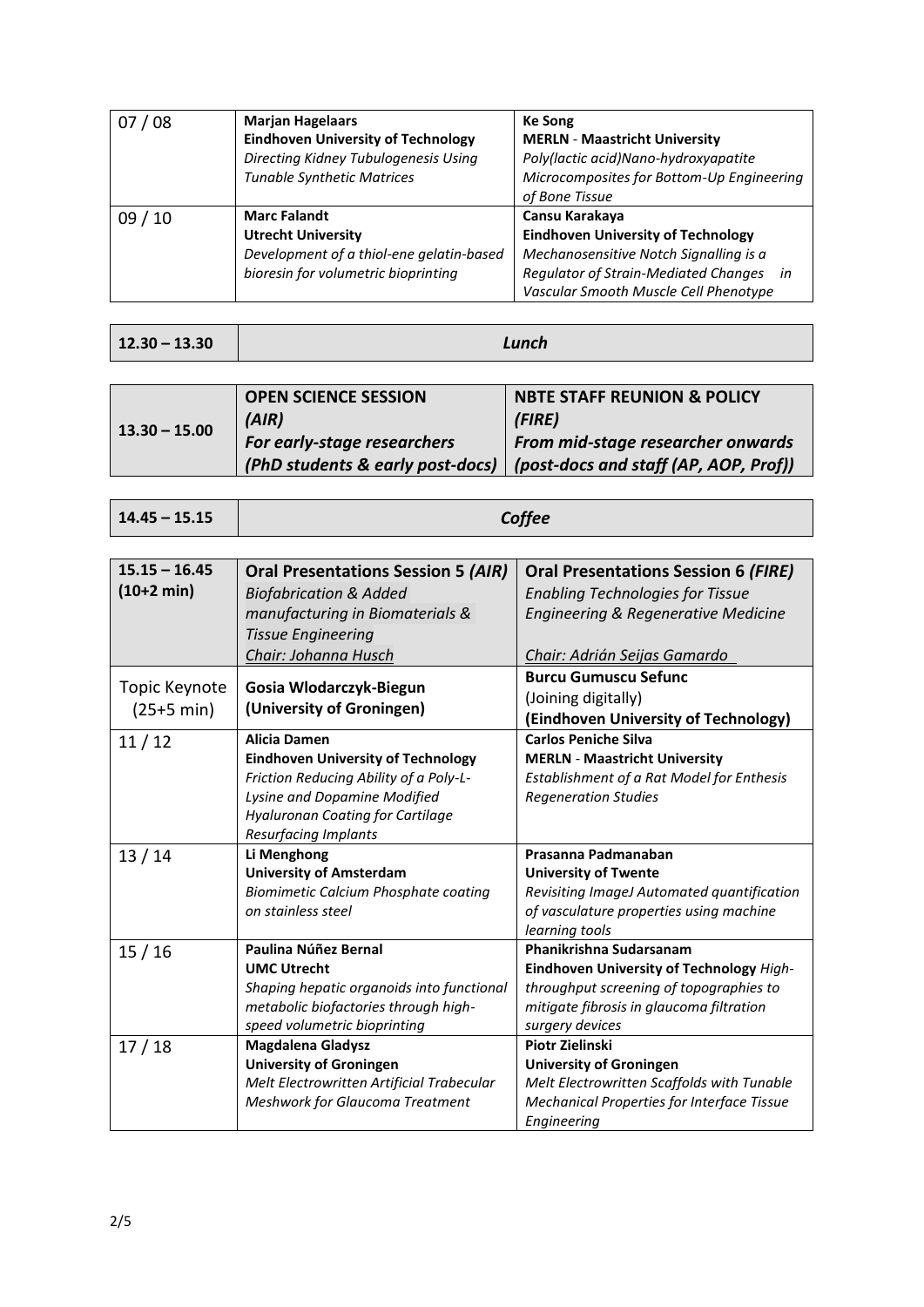| 19/20           | <b>Malin Becker</b>                        | Pardis Farjam                                |
|-----------------|--------------------------------------------|----------------------------------------------|
|                 | <b>University of Twente</b>                | <b>University of Twente</b>                  |
|                 | Aqueous Two-Phase Enabled Low              | <b>Biomimetic Calcium Phosphate Coatings</b> |
|                 | Viscosity 3D (LoV3D) Bioprinting of Living | applied to poly(carbonate urethane)          |
|                 | Matter                                     | substrates                                   |
|                 | Sponsor presentation                       |                                              |
| $16.50 - 17.15$ | Optics 11 Life (AIR)                       |                                              |
|                 | <b>Mechanics Matter in 3D Biology</b>      |                                              |

| $18.00 - 20.00$ | <b>Dinner</b> |
|-----------------|---------------|
|                 |               |

**20.00 – 21.00 Evening lecture** *(AIR)*

Dr. Arin Doğan (Mosa Meat)

**CULTURED MEAT**

**21.00 – 22.00 (FIRE)**

# **Pub-Quiz**

**Gold sponsor:**



**Silver sponsors:**



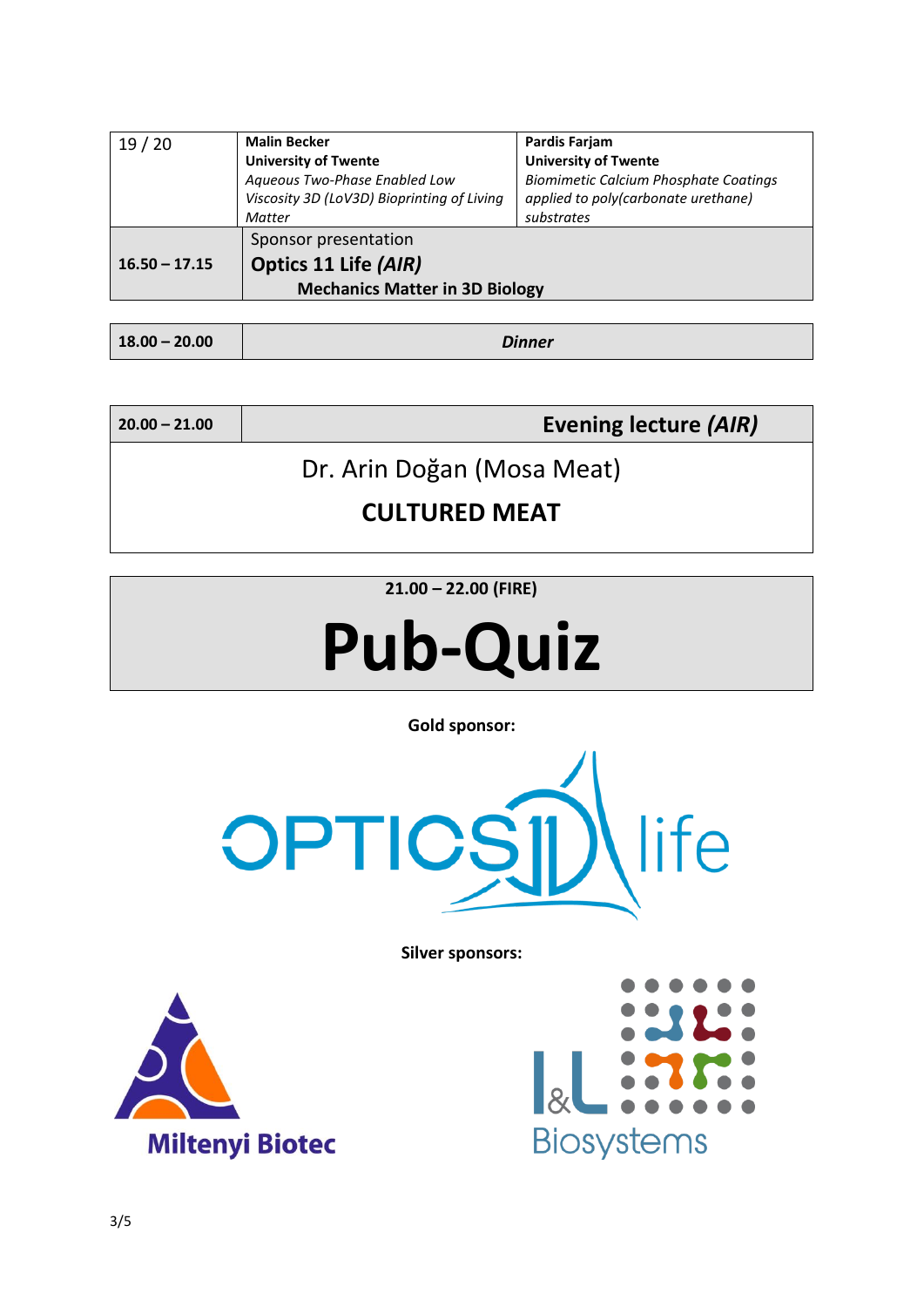# **Tuesday, 5 April**

| $07.00 - 09.00$   | <b>Breakfast &amp; Poster mounting</b>         |  |
|-------------------|------------------------------------------------|--|
| $ 09.00 - 09.45 $ | Keynote Lecture: Dr. Britta Trappmann (AIR)    |  |
|                   | Max Planck Institute for Biomolecular Medicine |  |
|                   | <b>Bioactive Biomaterials</b>                  |  |

| $09.45 - 11.00$ | <b>Poster Session (AIR &amp; FIRE)</b> |
|-----------------|----------------------------------------|
|                 |                                        |

ı.

| $11.15 - 12.30$<br>$(10+2 min)$       | <b>Oral Presentations Session 7 (AIR)</b><br>In vitro models in tissue engineering<br>Chair: Lei Li                                                                                                           | <b>Oral Presentations Session 8 (FIRE)</b><br><b>Biomaterials in Drug Delivery</b><br>Chair: Sana Ansari                                                                                                                        |
|---------------------------------------|---------------------------------------------------------------------------------------------------------------------------------------------------------------------------------------------------------------|---------------------------------------------------------------------------------------------------------------------------------------------------------------------------------------------------------------------------------|
| Topic Keynote<br>$(25+5 \text{ min})$ | <b>Silvia Mihaila (Utrecht University)</b>                                                                                                                                                                    | Daniela Wilson (Radboud University)                                                                                                                                                                                             |
| 21/22                                 | <b>Esther Cramer</b><br><b>Eindhoven University of Technology</b><br>Osteoclastic Differentiation in Human<br>Osteochondral Explants cultured Ex Vivo                                                         | <b>Claire Polain</b><br><b>MERLN - Maastricht University</b><br>Innervation In Bone Tissue Engineering<br><b>Using Chemically Modified RNA</b>                                                                                  |
| 23/24                                 | <b>Mike Broeders</b><br><b>Erasmus MC, Rotterdam</b><br>Generation of a disease model for cartilage<br>pathology in MPS VI                                                                                    | <b>Zhule Wang</b><br>Radboudumc, Nijmegen<br><b>Dual-functional Porous</b><br>Polymethylmethacrylate Cement Loaded<br>with Cisplatin for Reconstruction of<br>Segmental Bone Defect Kills Bone Tumor<br>Cells                   |
| 25/26                                 | <b>Encheng Ji</b><br>Erasmus MC, Rotterdam<br>Investigating The Effect Of Cartilage<br><b>Maturation And Mineralisation On</b><br>Angiogenesis In The Context Of<br><b>Endochondral Ossification</b>          | Jietao Xu<br>Erasmus MC, Rotterdam<br>Delivery of Bone Morphogenetic Protein 2<br>and Platelet-Derived Growth Factor to<br>improve the osteogenic properties of a<br>collagenMagnesium-hydroxyapatite<br>osteochondral scaffold |
| 27/28                                 | Maria José Eischen-Loges<br><b>MERLN - Maastricht University</b><br>Screening Osteogenic Properties of<br>Calcium Phosphate Biomaterials with<br>Inorganic Additives using a Multiplex<br>Protein-Based Assay | <b>Claudia Del Toro Runzer</b><br><b>MERLN - Maastricht University</b><br>Cellular Uptake and Activity of cmRNA and<br>pDNA Lipid Complexes - Prospects for Gene<br>Therapy and Tissue Engineering                              |

| $12.30 - 13.30$ | Lunch                                        |
|-----------------|----------------------------------------------|
|                 |                                              |
| $13.30 - 14.30$ | <b>SESSION FOR OPEN SCIENCE DEBATE (AIR)</b> |

 $\blacksquare$ 

 $\overline{\phantom{a}}$